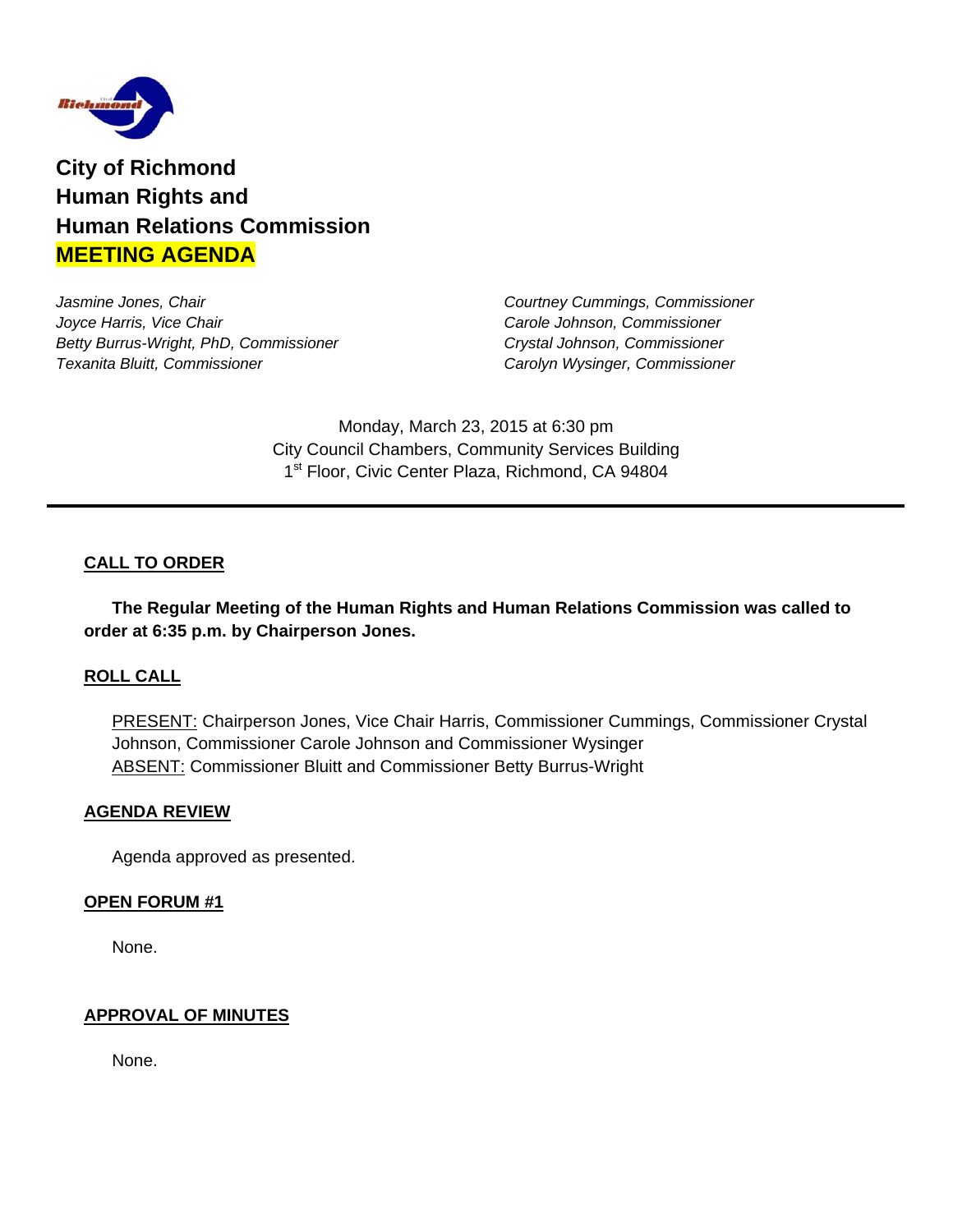### **CITY COUNCIL LIAISON REPORT**

Councilmember Vinay was not present.

#### **COMMISSIONERS' REPORTS**

No reports.

#### **CHAIR'S REPORT**

No reports.

### **STAFF REPORTS**

 Mr. Jenkins circulated a recently published report from the HAAS Institute for a Fair and Inclusive Society titled *Belonging and Community Health in Richmond* written by Eli Moore, Samir Gambhir, and Phuong Tseng.

### **DISCUSSION ITEMS**

### **K.1 RICHMOND YOUTH COUNCIL PRESENTATION (15 MINUTES)**

HEAR PRESENTATION AND DISCUSS FUTURE COLLABORATION  *Chairperson Jones* 

Public Speaker(s):

Cordell Hindler spoke regarding the participation of youth in city matters and acknowledged the works of the Youth Council*.* 

Chairperson Jones welcomed the members of the Richmond Youth Council. Youth Councilmember Quelane Levi, who was appointed in February 2015, spoke regarding the importance of the creation of the council and provided information about programs of the Youth Council. Chairperson Jones extended her appreciation of youth involvement in the city and invited the Youth Council to work with the HRHRC in the future.

Richmond Youth Council meets on every third Monday of the month at 6:00 p.m. in the Council Chambers.

### **K.2 CONTRA COSTA RACIAL JUSTICE COALITION (15 MINUTES)**

HEAR AND DISCUSS COMMISSION'S PARTICIPATION

#### *Speaker: Jeff Landau*

*Commissioner Carole Johnson* 

Commissioner Carole Johnson framed the item and invited Jeff Landau to provide detailed report about the recently established Contra Costa Racial Justice Coalition. The coalition was formed to eliminate racial inequalities in Contra Costa County. The Coalition calls for the following:

That all Contra Costa County employees participate in mandatory annual implicit bias training;

That the County will perform an audit of arrests and prosecutions in the county and

generate a public report with findings on racial disparities;

That the County will implement a civilian police review board and civilianization of police complaint intake;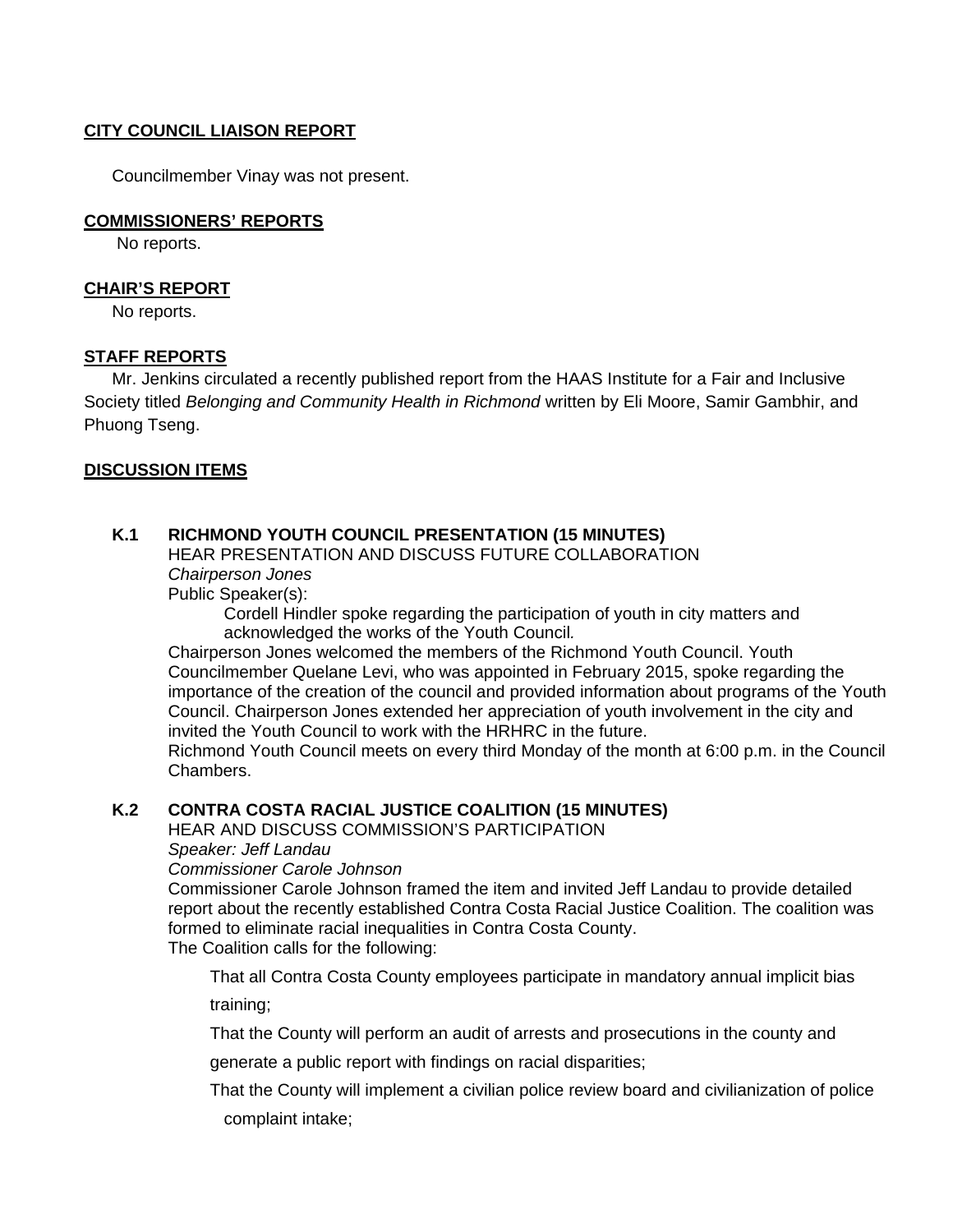That the County restore parity in compensation between the District Attorney and Public Defender;

That the County implement policies and fund programming to increase proportional

representation of people of color in county juries;

That the County adopt a resolution to take all necessary measures to reduce systemic

unwarranted racial disparities in our criminal justice system.

After discussion the Commission decided to take some time to review the request of the coalition and asked Jeff Landau to give timely report backs to the Commission.

### **K.3 DISRUPTIONS DURING RICHMOND CITY COUNCIL MEETINGS (15 MINUTES)**

DISCUSS AND MAKE FURTHER RECOMMENDATIONS

*Commissioner Crystal Johnson, Commissioner Wysinger, Commissioner Carole Johnson and Commissioner Cummings* 

Public Speaker(s):

Cordell Hindler acknowledged that there is less disruptions during the current city council meetings.

Update: The committee is scheduled to meet with the Mayor in April.

*Continued to April 27, 2015 Regular Meeting*

# **K.4 COMMITTEE REPORT: PLANNING AND ADMINISTRATION (10 MINUTES)**

HEAR AND DISCUSS REPORT

a.  $2^{nd}$  Regional Meeting for Bay Area HRHRCs – April 11, 2015

*Chairperson Jones and Commissioner Wysinger* 

Chairperson Jones framed the item. The 2<sup>nd</sup> Regional Meeting is hosted by the Richmond HRHRC in partnership with local human relations commissions including Santa Clara County Human Relations Commission, Berkeley Peace and Justice Commission and California Association of Human Relations Organizations. At this gathering, the organizers are looking to discuss the respective works of Bay Area commissions and work to prioritize issues in a way that builds on the commissions' mutual work. All Richmond HRHRC Commissioners are highly encouraged to participate on Saturday, April 11, 2015.

### **K.5 COMMITTEE REPORT: EDUCATION AND OUTREACH COMMITTEE (10 MINUTES)**

REVIEW AND APPROVE UPDATES TO COMMITTEE'S PLANS

a. Education Forum – September 12, 2015

*b.* AWALSAL Booklet

*Commissioner Burrus-Wright and Vice Chair Harris* 

*Continued to April 27, 2015* 

# **K.6 PROPOSOL TO "DOWNSIZE" DOCTORS MEDICAL CENTER (5 MINUTES)**

HEAR UPDATE AND DISCUSS FURTHER ACTION *Commissioner Carole Johnson*  Commissioner Carole Johnson reported that the Doctros Medical Center will stop providing clinical care and close on April 21 if no action is taken by the West Contra Costa Healthcare District Board of Directors. She has agreed to continue to give timely reports on developments.